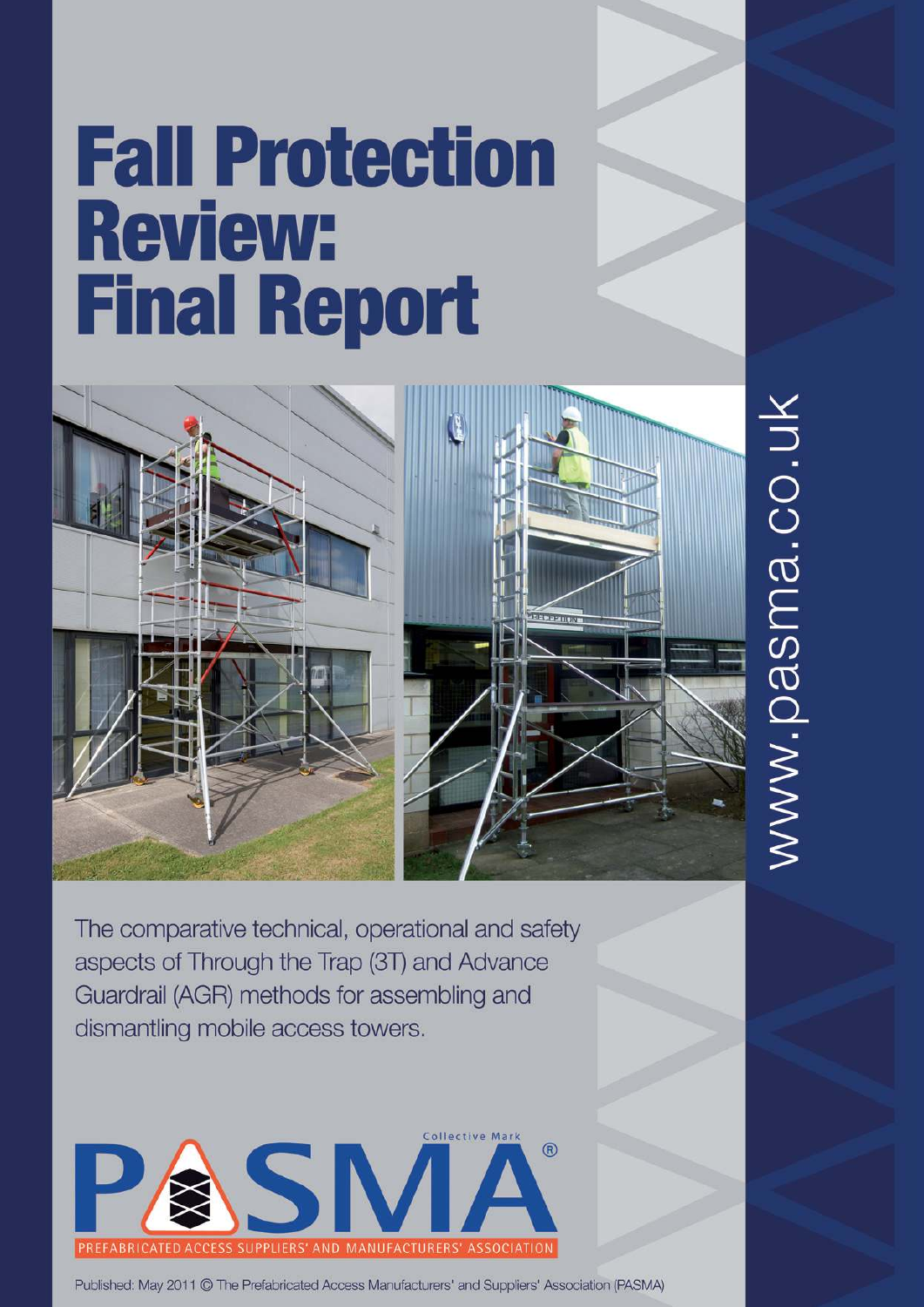# <u>PAGE in the contract of the contract of the contract of the contract of the contract of the contract of the con</u>

| <b>CONTENTS</b>                                     | 1               |
|-----------------------------------------------------|-----------------|
| FOREWORD FROM THE HEALTH & SAFETY EXECUTIVE         | $\overline{2}$  |
| <b>BACKGROUND &amp; INTRODUCTION</b>                | 3               |
| <b>EXECUTIVE SUMMARY</b>                            | 5               |
| DISCUSSION - Technical Issues                       |                 |
| DISCUSSION - Training Issues                        | 11              |
| DISCUSSION - Operational and Commercial Issues      | 12 <sup>°</sup> |
| APPENDIX - Consultation                             | 13              |
| - HSE Information Sheet CIS10 Rev 4 Tower Scaffolds | 15              |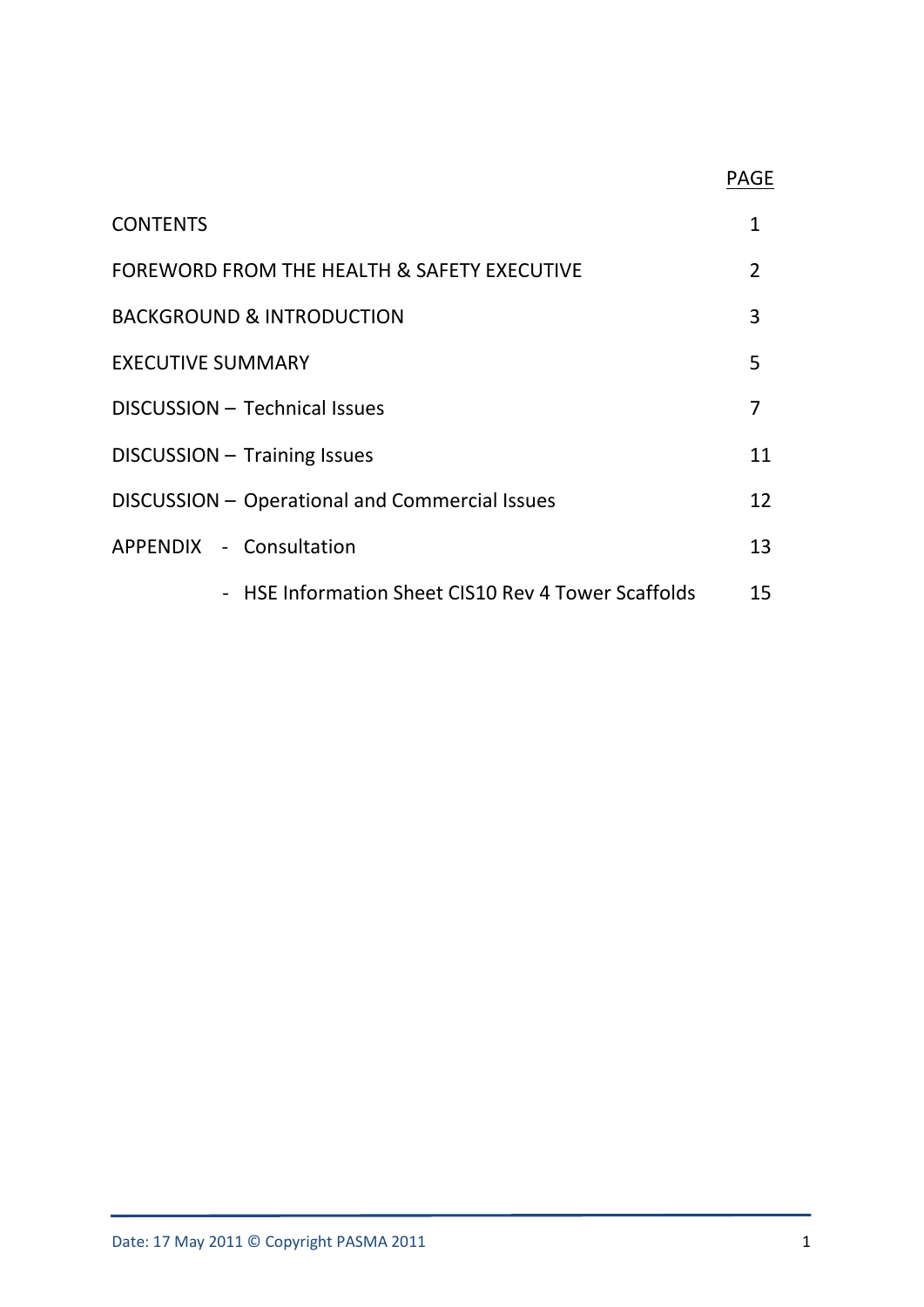# **FOREWORD FROM THE HEALTH & SAFETY EXECUTIVE**

*"Mobile access towers are used extensively in industry.*

*PASMA, in co-operation and consultation with HSE, has led a wide-ranging review of methods for the safe erection and dismantling of mobile access towers, and the training that supports this. An ergonomics research study conducted by HSL has confirmed that, with correct manual handling techniques and body positioning, the risks are kept within tolerable limits in the AGR (Advance Guard Rail) and 3T (Through The Trap) processes. This means that the principles regarding the use of both processes given in HSE guidance "Tower scaffolds" (CIS10) are still current. The AGR and 3T processes continue to provide recognised safe methods of work.* 

*HSE welcomes publication of this Final Report.*

*Contractors need to ensure that operatives have appropriate equipment, training and supervision to erect and dismantle mobile access towers safely. Operatives are also responsible for playing their part."*

Stephen Hartley MSc CMIOSH HM Principal Inspector South Team Leader - Human Factors, Ergonomics and Work Psychology Health & Safety Executive Chief Scientific Adviser's Group (CSAG)

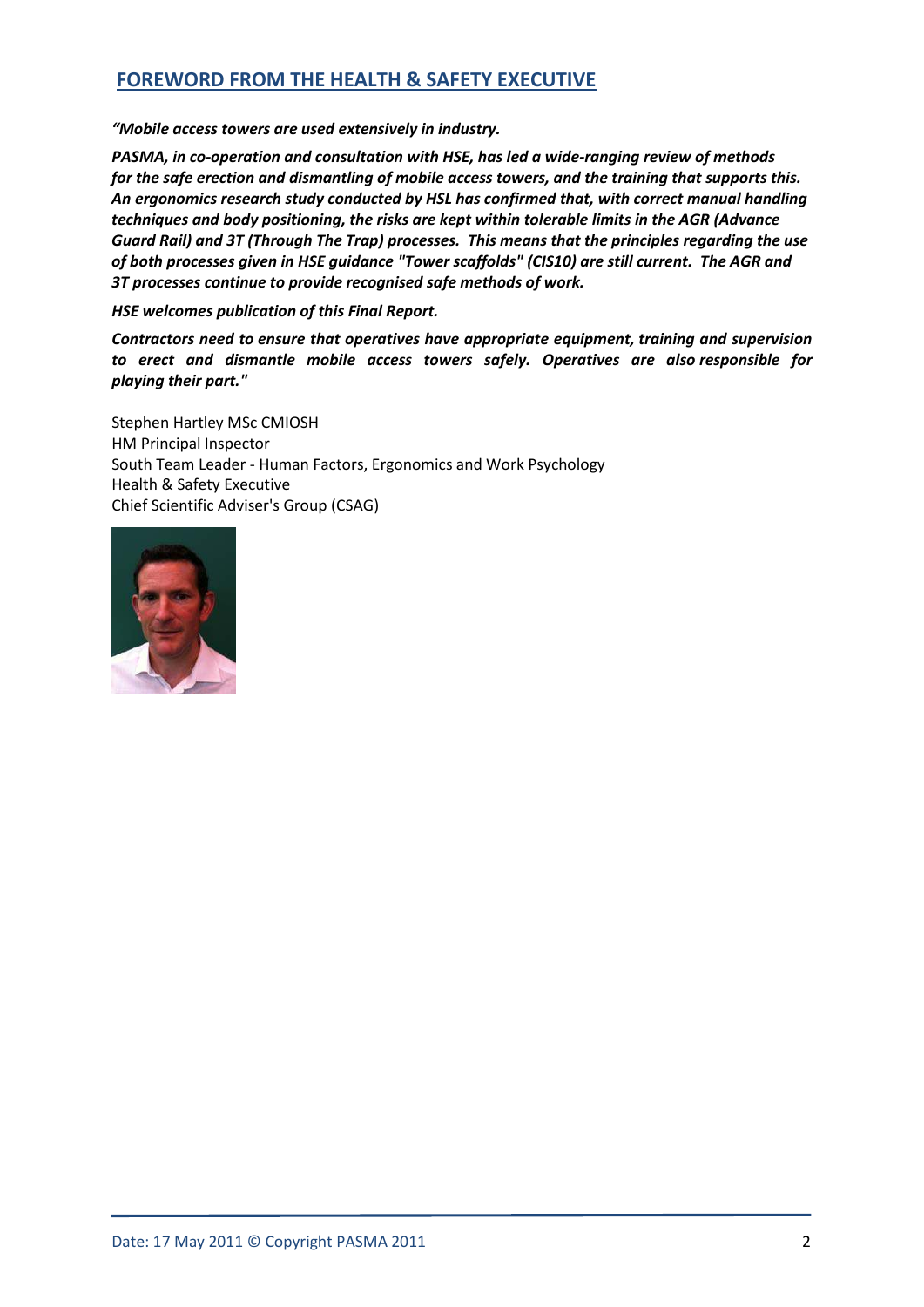# **BACKGROUND, CHRONOLOGY & INTRODUCTION**

There have been two processes recommended by PASMA and the HSE for the assembly and dismantling of mobile access and working towers since 2005. These recommendations were developed in consultation with the HSE and are detailed in HSE guidance document CIS 10. The two processes are: Through the Trap (3T) and Advance Guardrail (AGR).

At the time the 3T method was introduced it was discussed with the HSE that the development and movement towards the use of AGR systems as the predominant process should be an objective of PASMA and its members. More recently, the HSE has expressed the importance of preceding any changes to current guidance with careful evaluation of all factors to ensure that any amendment is practical and will provide an overall improvement to the safe use of mobile towers. Additionally, following the House of Lords Merits Committee Enquiry into the implementation of the Work at Height Regulations (WaHR), there is a highlighted need to understand and assess in advance, the potential benefits and burdens (including economic factors) to all affected sectors that would result from changes to work at height best practice.

At the end of 2009 a number of new AGR systems became available from manufacturers and there was a reported growing interest in the application of the AGR process from users. A small number of manufacturers contended that the Association should amend its guidance and recommended best practice regarding these emerging products. At same time it was 5 years since the 3T method was developed and established by PASMA and the HSE and it was timely and appropriate that it should be reviewed as part of PASMA's aim of continuous improvement.

Consequently, PASMA Council requested that its Manufacturers' Technical Committee investigate the comparative technical, operational and safety aspects of the Through the Trap (3T) and Advance Guardrail (AGR) methods for mobile tower assembly and dismantling. The PASMA Training Committee was also asked to consider the feasibility and practicality of including both methods within both the theoretical and practical elements of the training. The Health & Safety Executive (HSE) were to be involved in the review and other relevant stakeholders invited to participate in a consultation process.

In December 2009, members of PASMA were asked to submit any technical, safety, commercial, operational, training or other pertinent issues and comments, which they considered relevant to the study. An Interim Report was published in March 2010 summarising the submissions of PASMA members. The interim report recommended a number of actions and investigations should be undertaken to objectively examine and determine the basis and veracity of the various submissions. The actions and investigations were carried out during 2010 and included:

- A practical technical workshop where a physical comparative assessment of the assembly and dismantling of mobile towers using both the 3T method and various manufacturers' AGR systems was carried out and filmed for future reference.
- A series of technical workshops which considered the outcome of the physical assessment together with the issues of compatibility, tower stiffness and other points that were highlighted in the interim report.
- A training workshop which considered the issues associated with increasing the AGR content in the practical element of PASMA training courses.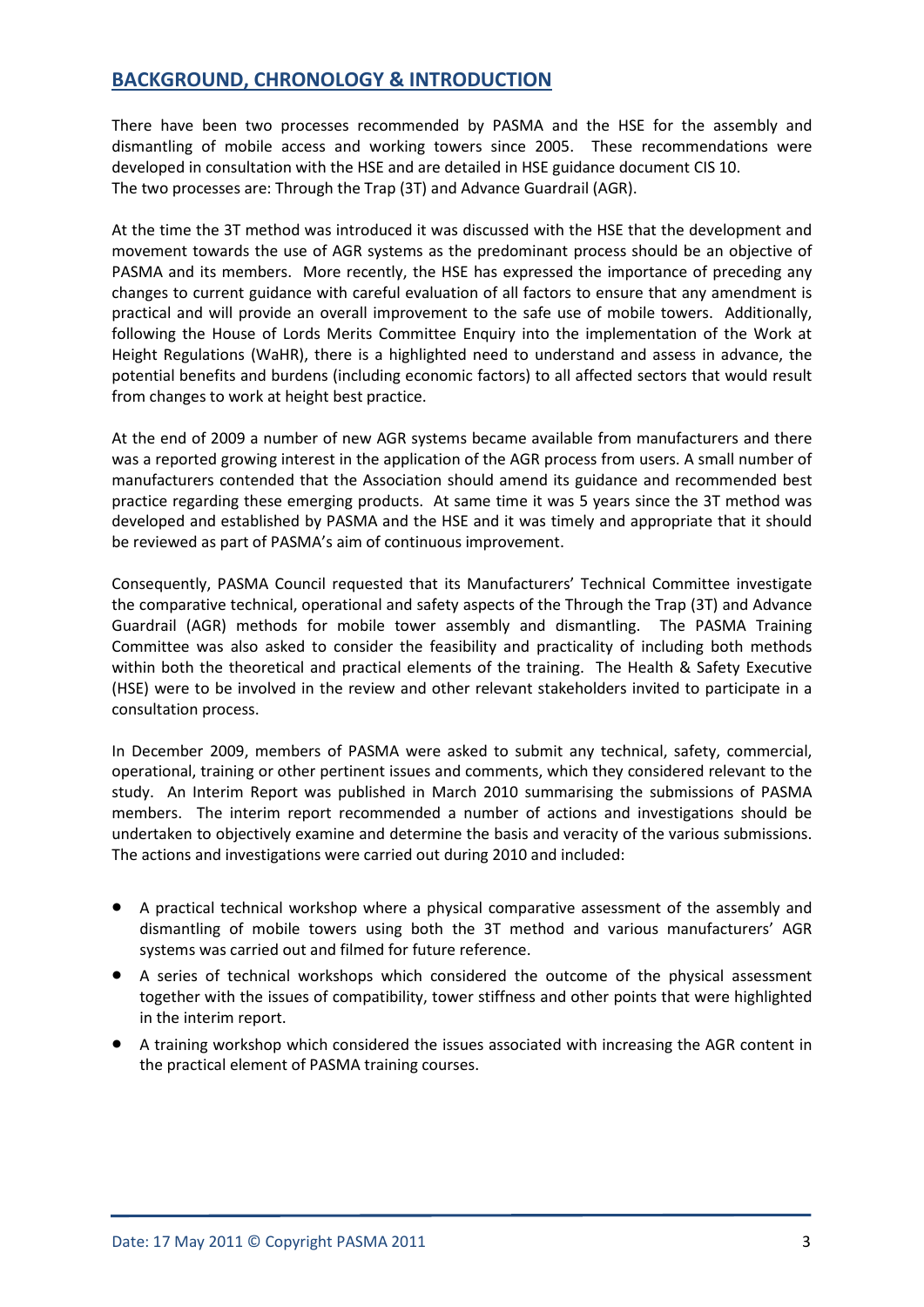During ensuing dialogue with the HSE it was agreed that PASMA and HSE should engage expert assistance in the form of the Health and Safety Laboratories (HSL) Buxton to carry out a detailed and in-depth study into certain ergonomic aspects of both the 3T method and the latest versions of AGR systems. This research was carried out at the end of 2010.

In March 2011 a process to inform and consult with relevant stake holders was undertaken by PASMA. A briefing document was issued to provide those involved (see annex for details) with information regarding; the results of the initial PASMA survey, the recommendations of the interim PASMA report, the results of the practical, technical and training workshops, dialogue with the HSE and the results of the research carried out by HSL. The results of that consultation process are detailed in this report.

This report, and the process that precedes it, seeks to ensure that a thorough evaluation of the comparative technical and operational safety aspects of the 3T and AGR processes has been undertaken. The recommendations consider both the positive and negative aspects that would result from any change to the relevant PASMA and HSE guidance.

PASMA would like to take this opportunity to thank the PASMA members who have taken considerable time and effort to contribute to this review. We should also like to thank the HSE and the HSL for their valued input and assistance and all other stakeholders for taking time to participate in the consultation process.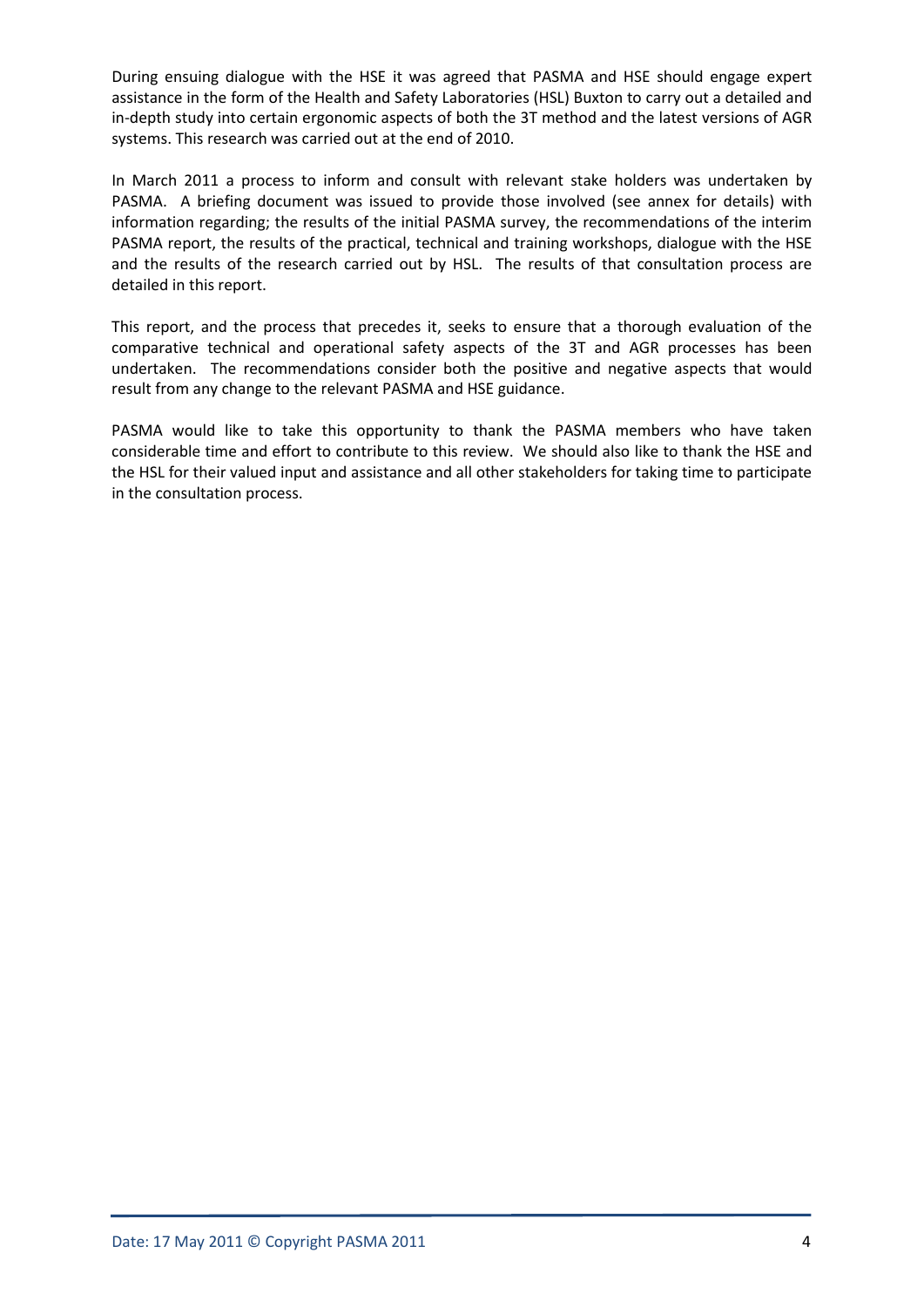# **EXECUTIVE SUMMARY**

Following a wide ranging review by PASMA into the comparative technical and operational safety aspects of the Through The Trap (3T) method and Advanced Guardrail (AGR) systems, PASMA and the HSE confirm that at this time they consider both processes remain equally acceptable for the assembly and dismantling of mobile access and working towers, when followed correctly. This position takes into account the requirements of the Work at Height Regulations and the potential benefits and burdens to all affected sectors that would result from any change to the existing PASMA and HSE recommendations.

Both the 3T and AGR processes are currently included in PASMA training. It is argued that the latter has been limited in the past by a restricted availability of AGR systems and a corresponding lack of demand for detailed training from duty holders and delegates

It appears that the relatively recent growth in interest in AGR's was primarily triggered by manufacturers releasing new AGR designs and implementing very effective marketing campaigns which inferred there was a regulatory demand for the use of AGR systems. The development of interest in AGR systems does not appear to have come from an unprompted and spontaneous demand for AGR systems from duty holders and users. Neither has it resulted from any change in HSE policy as the use of both the 3T method and AGR systems continues to be acceptable to the regulatory authorities.

During the PASMA technical workshops, the position of the 3T method and AGR systems within the hierarchy of measures of the Work at Height Regulations was the subject of considerable debate with widely differing views being expressed. In conclusion to the comprehensive and detailed discussions and analysis on this issue, the PASMA technical committee drafted the following resolution:

*"The conclusion of the Technical Committee Review is that, when used in accordance with manufacturers' instructions and guidance, both methods continue to provide an acceptable safe method of work, with AGR systems providing comprehensive fall protection and the 3T method using conventional components to minimise the risk of fall".* 

As part of the PASMA review and following a suggestion from the HSE, an ergonomics research study was conducted by the Health and Safety Laboratory into aspects of mobile access tower assembly using both the 3T method and AGR systems. The HSL has confirmed that, *"with correct manual handling techniques and body positioning, the risks to manual handling related musculoskeletal health are kept within tolerable limits in both processes"*.

The PASMA Technical Committee considered the stiffness of Integral type AGR towers built with reduced component counts and concluded that: *"There were no observed problems with the stiffness of towers complying with EN1004 built using AGR components".*

The Technical Committee considered a proposition that there is a potential for incorrectly assembled conventional (3T) towers to collapse. Following review, the committee concluded that *"the risk of reducing the structural integrity of a conventional tower sufficient to generate a risk of collapse through an assembly entirely contrary to the recommended bracing pattern was inconceivable except at the very outermost extremes of the performance envelope of an EN1004 tower".*

The committee also considered the corresponding possibility that a tower built using an integral AGR system could be subject to collapse as a result of totally incorrect assembly. The committee similarly concluded that the risk was equally inconceivable and therefore equally immaterial.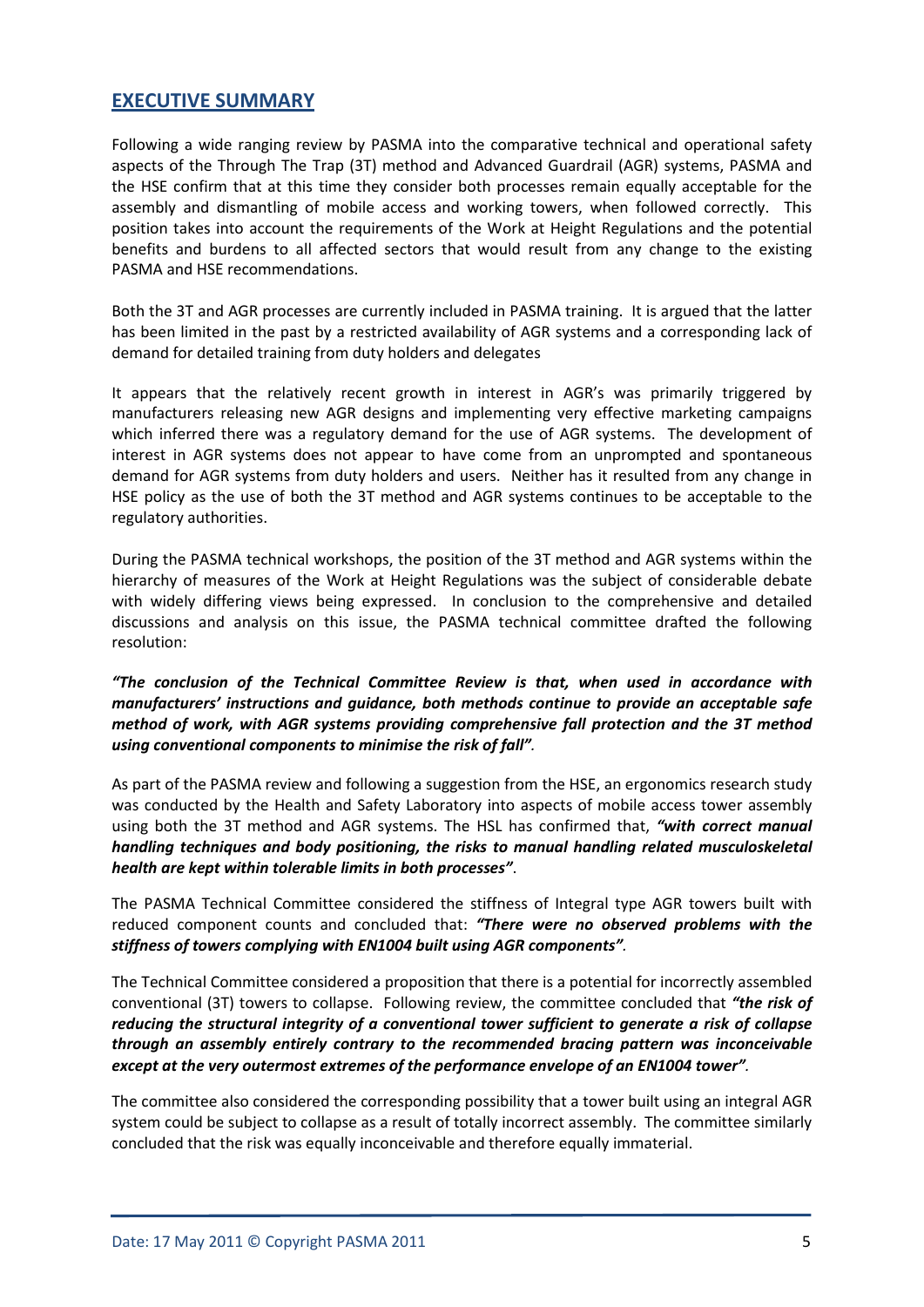The PASMA Training Committee has considered the need for existing PASMA card holders to be retrained to cover the recent developments in AGR products. The committee concluded that it is not necessary for current card holders to re-train until their card has expired (5 years from date of issue) as the content of the current course was sufficient to have provided them with a working knowledge of the AGR process in general and the training and ability to follow manufacturers AGR system instruction manuals. However the committee has determined that the standard Towers for Users course could be enhanced by extending the content to cover the latest developments in AGR systems, particularly Integral type products

PASMA will discuss with the HSE if CIS 10 should be revised to include the new integral type AGR for informative purposes.

The PASMA interim report pointed out that if there is a move to the use of AGR systems from the 3T methodology; there are obvious financial benefits and concerns for different sectors of the mobile tower industry. There are obvious advantages for manufacturers with AGR systems in an emerging AGR market. Conversely, other manufacturers could be disadvantaged in difficult commercial times by having to invest in the development of an AGR system to remain competitive. For others such as equipment owners, training organisations and hire companies, there is a potential need for significant re-investment in new AGR equipment.

Some companies have apparently already begun to invest in AGR systems as a consequence of duty holders demanding the use of AGR systems. PASMA will attempt to open further dialogue with duty holders to reassure them that both systems remain equally acceptable to both PAMSA and the HSE, and to advise them that these prescriptive measures are unnecessary.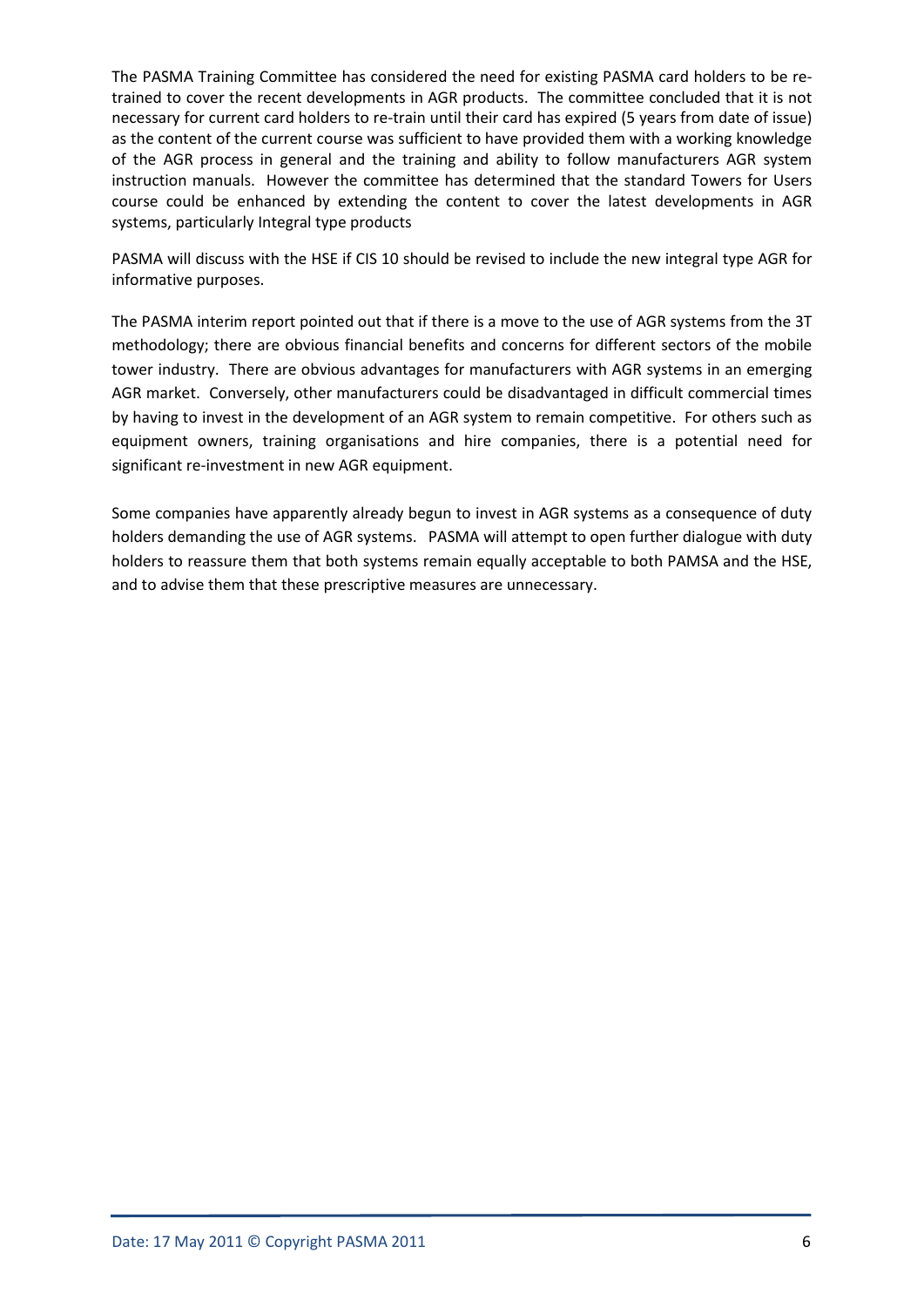# **DISCUSSION – Technical Issues**

The two processes currently recommended by PASMA for the assembly and dismantling of mobile access and working towers are; the Through the Trap (3T) method and the use of Advance Guardrail systems (AGR). These recommendations were developed in consultation with the HSE as safe processes and are detailed in HSE guidance document CIS 10.

In the 3T method, the user is situated within the open platform trapdoor during the operation of installing and removing the horizontal braces acting as the side guardrails to the platform. The section of CIS10 which covers the 3T method states, **"this allows the person erecting** *[and dismantling]* **the tower to position themselves at minimum risk during the installation** *[and removal]* **of guardrails to the next level"**.



The 3T method was a significant step forward in mobile tower safety and when followed correctly, it ensures the operator does not stand on an unprotected platform which was one of the unsafe practises carried out prior to its implementation. The 3T method is arguably a straightforward and consistent process that does not vary depending on the make or configuration of a mobile tower which is obviously a significant safety, operational and training advantage.

However, it should be noted that 3T is a methodology and it is conceivable that operatives will deviate from the process despite their being trained to the highest levels. It may be argued therefore that the 3T method does not eliminate the risk of a fall for this reason

The alternative process for the assembly and dismantling of mobile access and working towers recommended by PASMA and the HSE is the use of an Advance Guardrail system (AGR). The section of CIS 10 which covers AGR systems states, **"The temporary** *[advance]* **guardrail units provide collective fall prevention"**.

Whereas 3T is a methodology that users are not compelled to follow, AGR systems may through design or other features, reduce or eliminate the risk of a fall by influencing or even obliging the user to proceed in a certain manner.

AGR systems employ guardrail side frames that are positioned in advance from a position on the protected platform below. Alternatively they may use devices to install or remove horizontal braces acting as the side guardrails to the platform.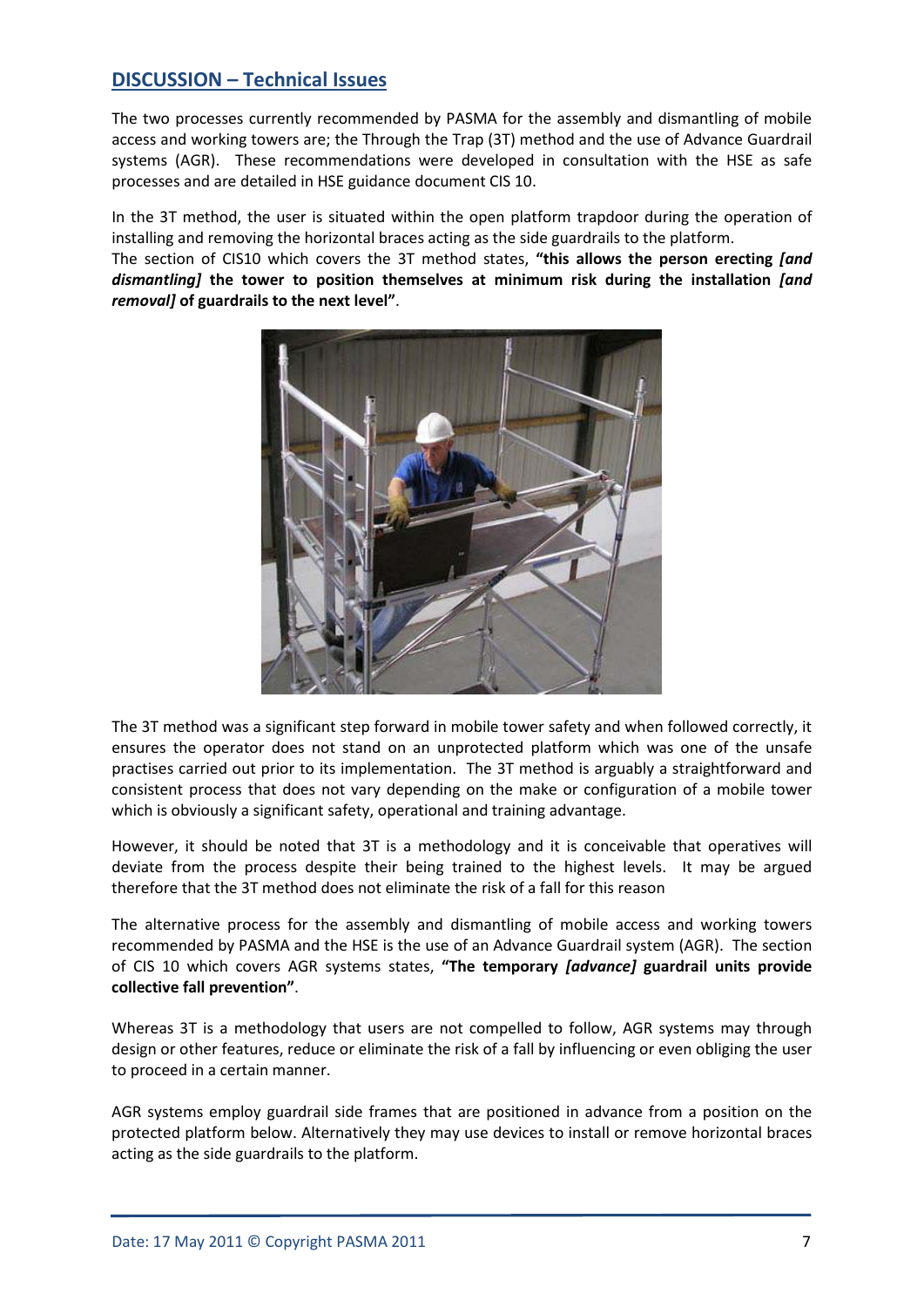As a result of recent new product developments there now appears to be two significant product types of AGR systems:

- Integral: Where the AGR system forms part of the tower structure and remains in the same position until the tower is dismantled.
- Additional: Where the AGR system is an additional component to the tower and is used to deploy or recover a guardrail component. It may or may not remain in place on the tower once the tower is completed (and therefore may or may not form part of the final towers structure) and it does not remain in its initial position.

In the second "Additional" group of products there are devices which may be considered as tools used to deploy and recover conventional tower components. When the CIS 10 Guidance was written, supply of AGR systems was extremely limited, typically of the Additional type, often adapted from scaffolding equipment and not always operationally practical for use with mobile access towers.

Whilst the product standard EN1004 should be applied to access towers which incorporate Integral AGR systems, it may not apply to some Additional type AGR products that would fall outside of its scope and which will need to be considered against other relevant standards where applicable. It should be noted that PASMA policy is that manufacturing members must have their towers certified in accordance with EN1004. Any AGR system which falls within the scope of EN1004 must similarly be certified, which includes the need to supply user instructions in accordance with EN1298.

The PASMA Interim report noted a difference in opinion amongst its members regarding if (within the hierarchy of measures of the Work at Height Regulations) the 3T method is a measure that prevents falls during the operation of fitting and removing the guardrails.



**HSE Guidance INDG 401 Rev ©Crown Copyright**

During the PASMA technical workshops the position of the 3T method and AGR systems within the hierarchy of measures of the WaHR was the subject of considerable debate regarding if both the 3T method and AGR systems both fall within the second level i.e. **"use work equipment or other measures to prevent falls where they cannot avoid working at height"** .

In conclusion to their discussion on this issue, the PASMA technical committee drafted the following resolution:

*"The conclusion of the Technical Committee Review is that, when used in accordance with manufacturers' instructions and guidance, both methods continue to provide an acceptable safe method of work, with AGR systems providing comprehensive fall protection and the 3T method using conventional components to minimise the risk of fall".*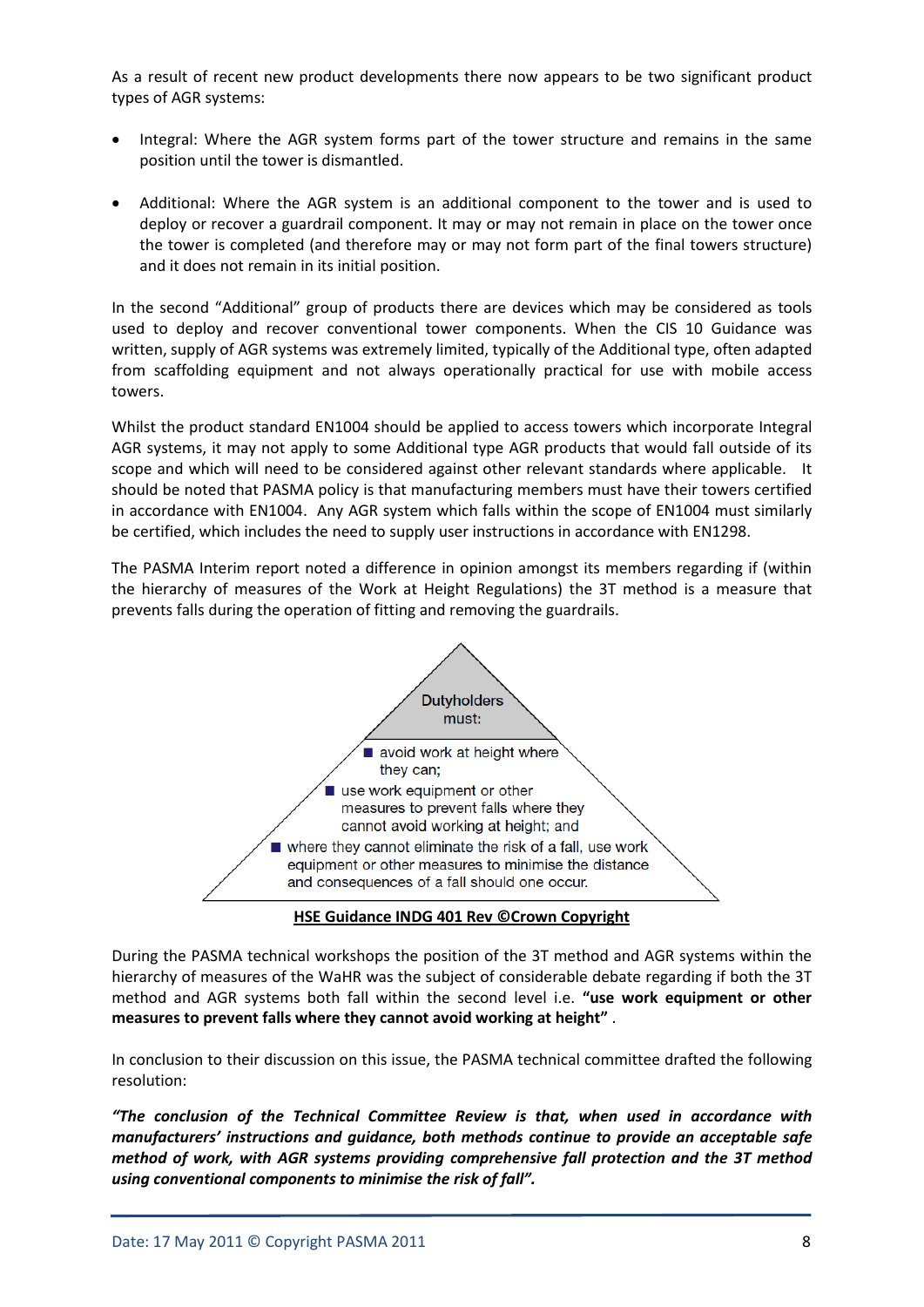One of the purported disadvantages of the 3T method is that it requires sideways twisting and reaching movements to deploy and recover the guardrail braces, from the 3T position, particularly on double width towers with longer platform lengths. However, the PASMA Interim report noted concerns raised by some PASMA members regarding the body positions adopted when installing or removing integral AGR frames in similar situations.

PASMA and the HSE engaged Health and Safety Laboratory (HSL) in Buxton to conduct a detailed research programme on both conventional towers using the 3T method and on towers using integral AGR systems to examine these specific ergonomic aspects of the processes. The HSL research considered as its source material the film record taken during the PASMA practical technical workshops and used a number of manual handling analysis techniques, including computer modelling, to assess the different processes. The modelling used a theoretical tower based on dimensional and weight data provided by PASMA manufacturing members. The conclusion of the HSL report is that with both the 3T method and AGR systems, in certain configurations of tower there is a potential risk of musculoskeletal injury to a small proportion of users, (in particular those of shorter stature). However, the HSL report concludes that such risk is kept within tolerable limits in both the 3T and AGR processes for those users if they use correct manual handling techniques and body positioning.

It is important to note that the circumstance from which the potential risk arises is confined to the situation where a double platform is installed in a tower, which has single intermediary platforms. This occurs in both 3T and AGR double width towers at the topmost, (i.e. working) platform, and is not an issue in single width towers which do require these extremes of reach.



As a result of these findings, it is recommended that duty holders (including designers, safety advisors and users) consider recommending or adopting procedures for persons of shorter stature. This may include the use of specific manual handling techniques and body positions, the use of additional components to limit the required reach, or other measures of equal or better effectiveness to reduce the risk of musculoskeletal injury through simultaneous overreaching and lifting in both processes. However, when considering the use of additional components the possible benefits that may be derived should also be considered against the additional manual handling tasks and any resultant risks associated with the installation and removal of the additional components.

During the PASMA Technical Committee's discussions, a point that received considerable attention was the position adopted by users in the 3T method when fitting the side guardrail horizontals. This is either a "seated" position (fig. 1) on the platform, or a "standing" position on the rungs of the access ladder or end frame with the lower back or buttocks resting against the trapdoor edge (fig. 2).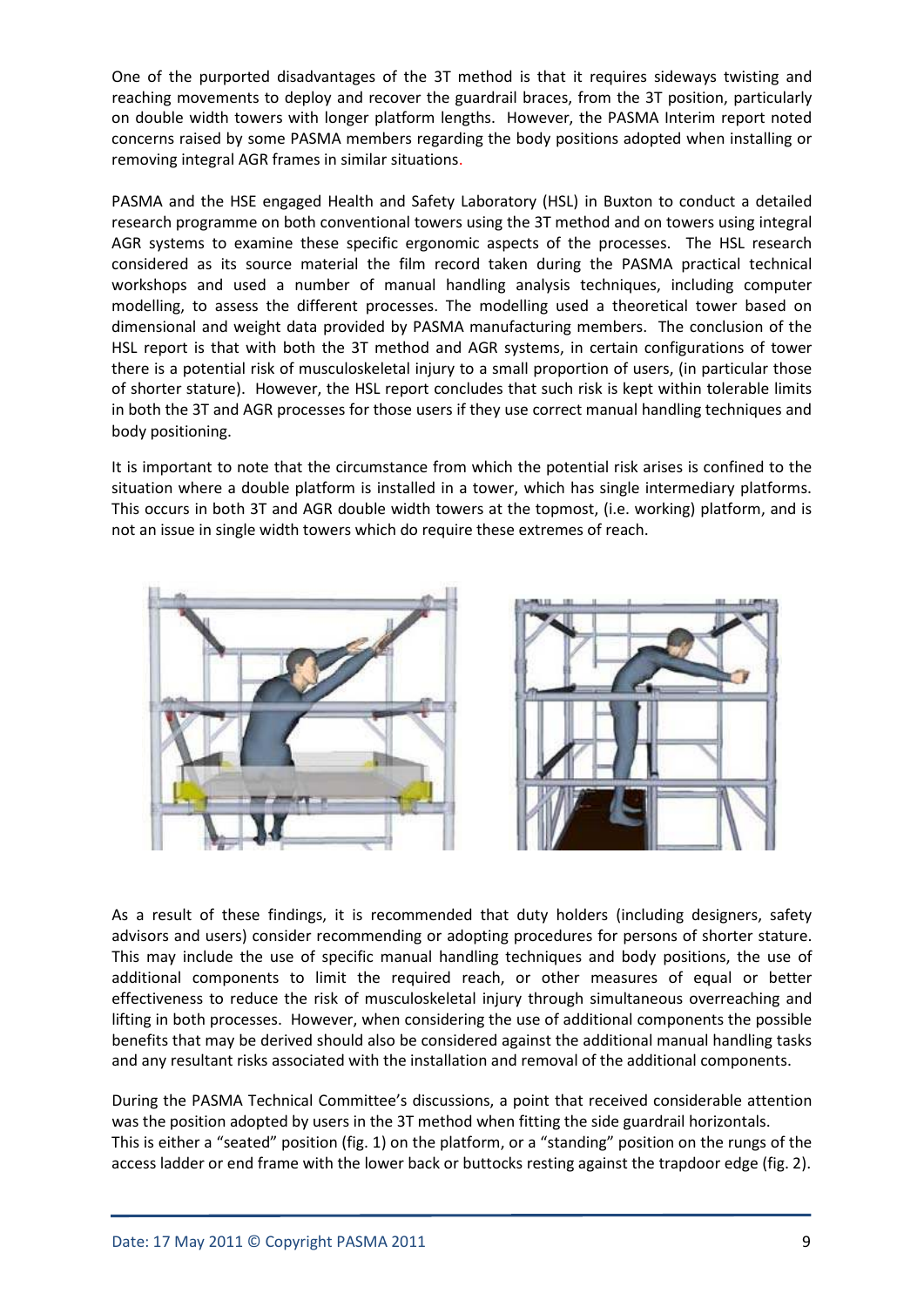

Figure 1 Figure 2

"Seated" Position "Standing" Position

During the practical and technical workshops both positions were examined to determine if guidance should be more specific or if either position was more advantageous. In the research examining the two positions carried out on behalf of PASMA and the HSE by the Health & Safety Laboratory (HSL), the "seated "position" was considered to be the preferable position.

Although the seated position places the centre of gravity of the user above the surrounding constraint of the platform trapdoor opening, the user is significantly more stable and secure than in the standing position on a rung of the access ladder or end frame. In the seated position, although the user's centre of gravity is higher, their legs remain within the platform trapdoor opening and should constrain them from falling from the platform.

Another issue discussed in the technical workshops was the alleged potential for incorrectly assembled conventional towers to collapse. This claim was examined by the PASMA Technical committee who concluded that the risk was insignificant and the allegation should be rejected. The committee concluded that the risk of reducing the structural integrity of a tower sufficient to generate a risk of collapse through an assembly entirely contrary to the recommended bracing pattern was only conceivable at the very outermost extremes of the performance envelope of an EN1004 tower. The committee considered the point that incorrectly assembled AGR towers could equally be considered subject to collapse but similarly the risk was immaterial.

One of the suggested benefits of integral type AGR systems is that they can reduce the number of components required in a tower. Whilst some towers built with integral AGR systems with fewer components may comply with the requirements of EN1004, the interim report noted claims from some members that they may be less rigid than equivalent towers built with conventional 3T components and that some users may find these increased levels of movement disconcerting. The PASMA Technical Committee discussed these claims and reviewed integral type AGR towers built with reduced component counts. The committee concluded that: *"There were no observed problems with the stiffness of towers complying with EN1004 built using AGR components".*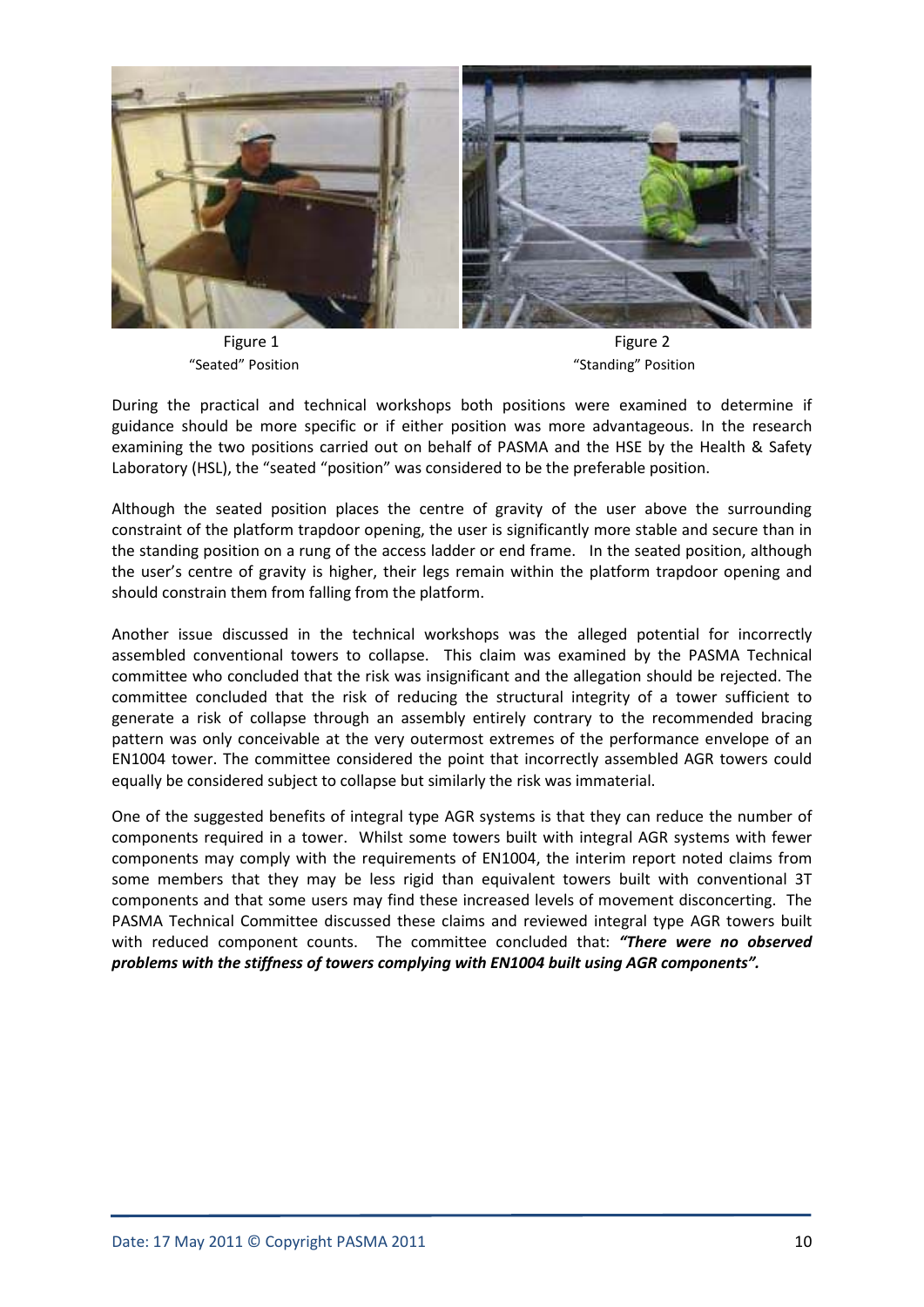# **DISCUSSION – Training Issues**

As noted previously, although both the 3T and AGR processes are currently covered in the PASMA standard Towers for Users training course, until recently the content for AGR had been limited by both availability of product and lack of specific demand for training in the use of AGR systems.

The Interim report discussed if separate courses for AGR systems and 3T methodology were to be considered, there was a question of a person requiring dual competence where both processes were used. The report identified the members concerns that any training needs to cover all types of AGR system equally in detail and cannot be constrained by an individual make or model. The report noted the potential significant re-investment for training centres to either purchase or hire additional AGR systems for the purpose of providing practical training. The report noted that members had questioned the feasibility of increasing the AGR content of the PASMA training course both in the theoretical and practical segments. As part of the 3T/AGR review workshops, the PASMA Training Committee met and discussed the integral report's findings.

The Training Committee concluded that the current AGR subject matter in the standard Towers for Users course could be enhanced by extending the theoretical and practical content to cover the process in more detail and in particular the latest developments in integral type systems.

They concluded that it would probably be necessary to increase the course duration from 6 to 7 hours accordingly but that it should be possible to continue to conduct courses with 12 delegates, although they recommended that this be trialled before adoption.

The committee discussed the need and the cost for training centres to purchase or rent Integral type AGR systems for the practical part of the training course and concluded that this whilst it would incur additional expenditure for training centres, nevertheless it would be necessary.

The Training Committee concluded that existing PASMA instructors should undertake additional training regarding the new AGR process as there is potentially a limited in-depth experience of the latest AGR product developments. The Training Committee agreed that instructor training workshops on the subject of AGR systems should be organised and that it would be prudent if these workshops were mandatory for all instructors.

The Training Committee discussed the need for existing PASMA card holders to be re-trained to cover the recent developments in AGR products. The committee concluded that it is not necessary for current card holders to re-train until their card has expired (5 years from date of issue) as the content of the current course was sufficient to have provided them with a working knowledge of the AGR process in general and the training and ability to follow manufacturers AGR system instruction manuals.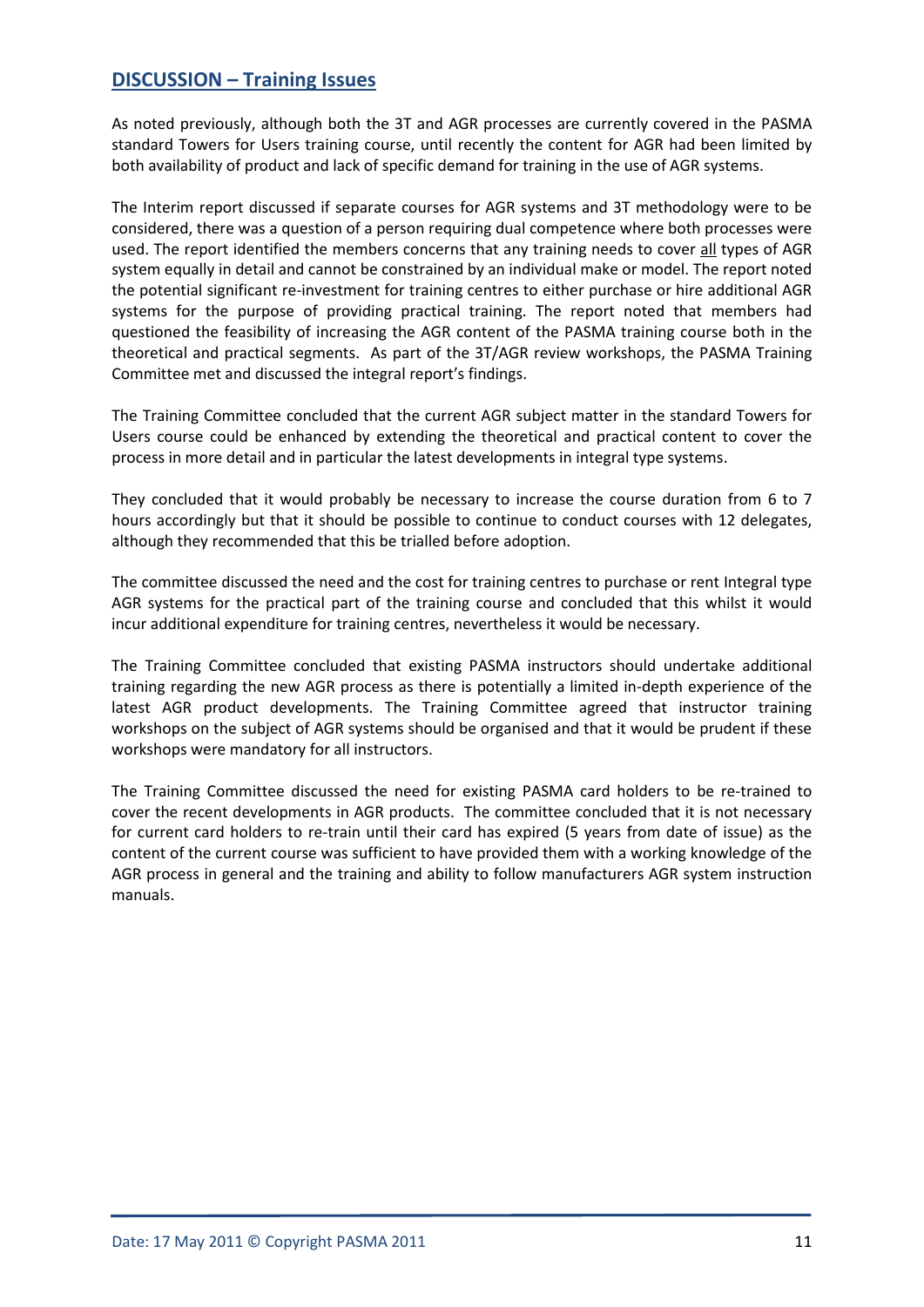# **DISCUSSION – Operational and Commercial Issues**

Despite the recent increased interest in AGR systems and an increase in the number of manufacturers offering AGR systems, there remains at this time a relatively small amount of the AGR system equipment available to end users.

The PASMA Interim report noted that, with the recent development of a number of AGR systems and devices which all seek to provide a similar function, designers and manufacturers are filing patents which may conflict with each other. In the event of Intellectual Property conflicts, and the potential for litigation, it is possible that the number of available AGR products will be reduced again. This would generate a similar situation to that which that occurred when CIS 10 was generated where, although a movement towards a more widespread use of AGR may have been considered, it was not possible due to lack of available product. The Interim report questioned if designers and manufactures need to consider that, rather than adopting a protective stance to the IP issues, a more open attitude will be more beneficial to everyone in the longer term.

The PASMA interim report pointed out that if there is a move to the use of AGR systems from the 3T methodology; there are obvious financial benefits and concerns for different sectors of the mobile tower industry. There are obvious advantages for manufacturers with AGR systems in an emerging AGR market. Conversely, other manufacturers could be disadvantaged in difficult commercial times by having to invest in the development of an AGR system to remain competitive. For others such as equipment owners, training organisations and hire companies, there is a potential need for significant re-investment in new AGR equipment. Some hire companies have reportedly already begun to invest in AGR systems for their equipment fleets.

As noted previously in this report, as a result of the HSL research, it is recommended that duty holders consider recommending or adopting procedures for persons of shorter stature in both the 3T and AGR processes. In the case of double width integral AGR towers, the use of additional components may be recommended to limit the required reach by, for instance, installing double platforms at all levels. The use of these additional platforms potentially adds cost and time to build double width integral AGR towers when compared to a conventional tower built using single intermediate platforms. Moreover, as already discussed, when considering the use of additional components the possible benefits that may be derived should also be considered against the additional manual handling tasks and any resultant risks associated with the installation and removal of the additional components.

The Interim report noted that two persons are required to build low level (single lift) towers using some designs of AGR. Although most manufacturers recommend a minimum of two people to build all towers (conventional and AGR) it is reportedly not uncommon for a single person to build a conventional low level tower.

In some applications and advanced tower types, AGR systems may not be suitable for use in all positions and it may be necessary to mix 3T methodology and AGR components. The PASMA interim report noted the potential complications and suggested it may be prudent to avoid mixing the two processes.

The PASMA Interim report noted logistical issues of larger AGR system components in terms of transportation and storage. Integral AGR systems may occupy more space than conventional tower braces. Some companies with less storage or smaller vehicles may not have the additional space required. Additionally, this may generate a potential for increased environmental impact if bigger vehicles or more journeys are required to transport the larger and potentially heavier equipment.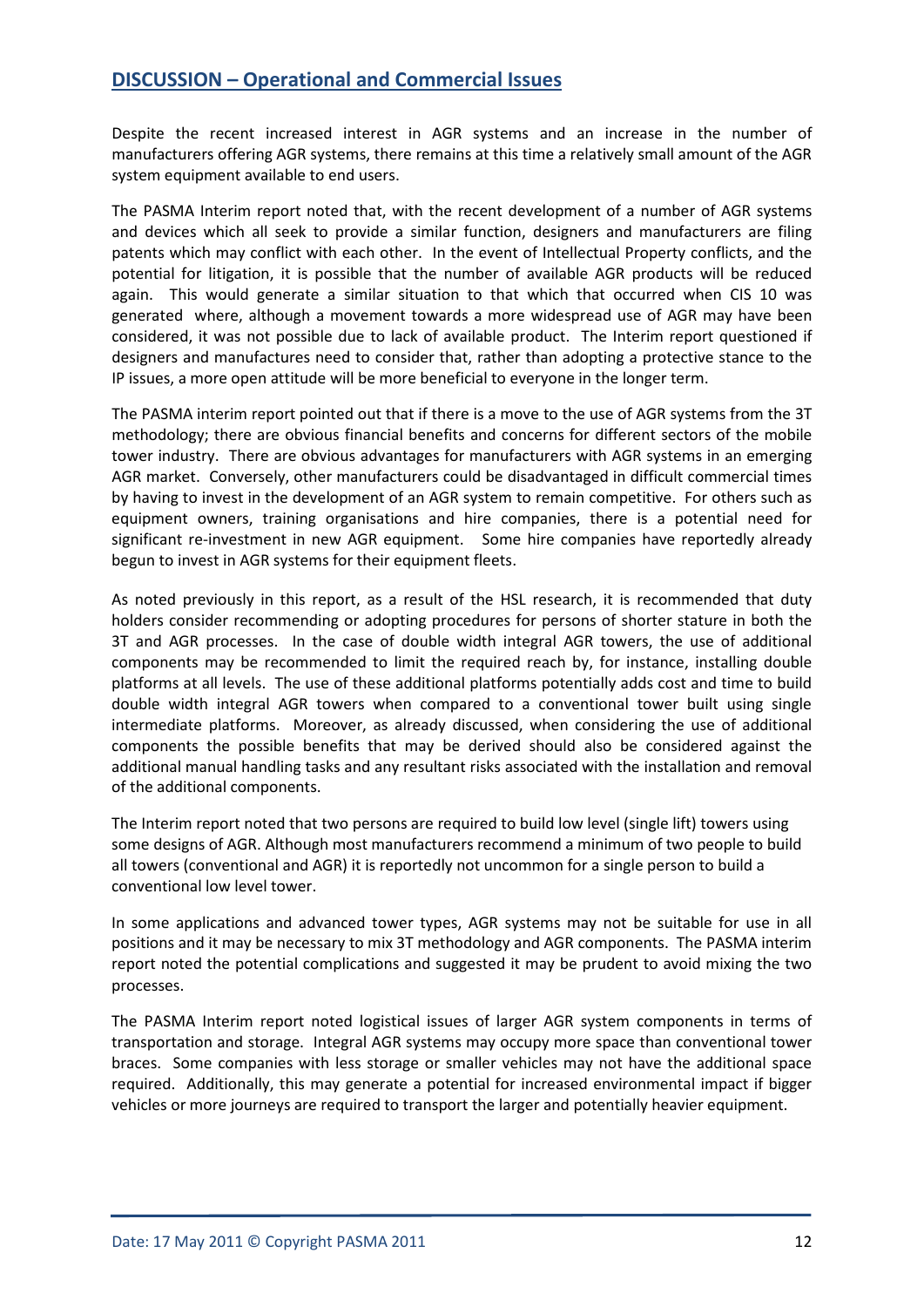# **CONSULTATION – Results of stakeholder consultation process**

The following stakeholders were contacted as part of the consultation process:

Association for Project Safety – APS Association of Plumbing and Heating Contractors - APHC Association of Technical Lighting & Access Specialists - ATLAS British Safety Council Edge Protection Federation – EPF Electrical Contractors Association – ECA Fall Arrest & Safety Equipment Training – FASET Health & Safety Executive – HSE Health & Safety Executive Northern Ireland - HSENI Heating & Ventilating Contractors Association - HVCA Hire Association Europe – HAE Industrial Rope Access Trade Association - IRATA Institution of Occupational Safety and Health - IOSH International Institute of Risk and Safety Management - IIRSA International Powered Access Federation - IPAF Ladder Association National Access & Scaffolding Confederation – NASC National Federation of Roofing Contractors - NFRC Painting and Decorating Association - PDA Prefabricated Access Suppliers' & Manufacturers' Association - PASMA Royal Society for the Prevention of Accidents - ROSPA Specialist Access Engineering & Maintenance Association - SAEMA UK Construction Group - UKCG Work At Height Safety Association - WAHSA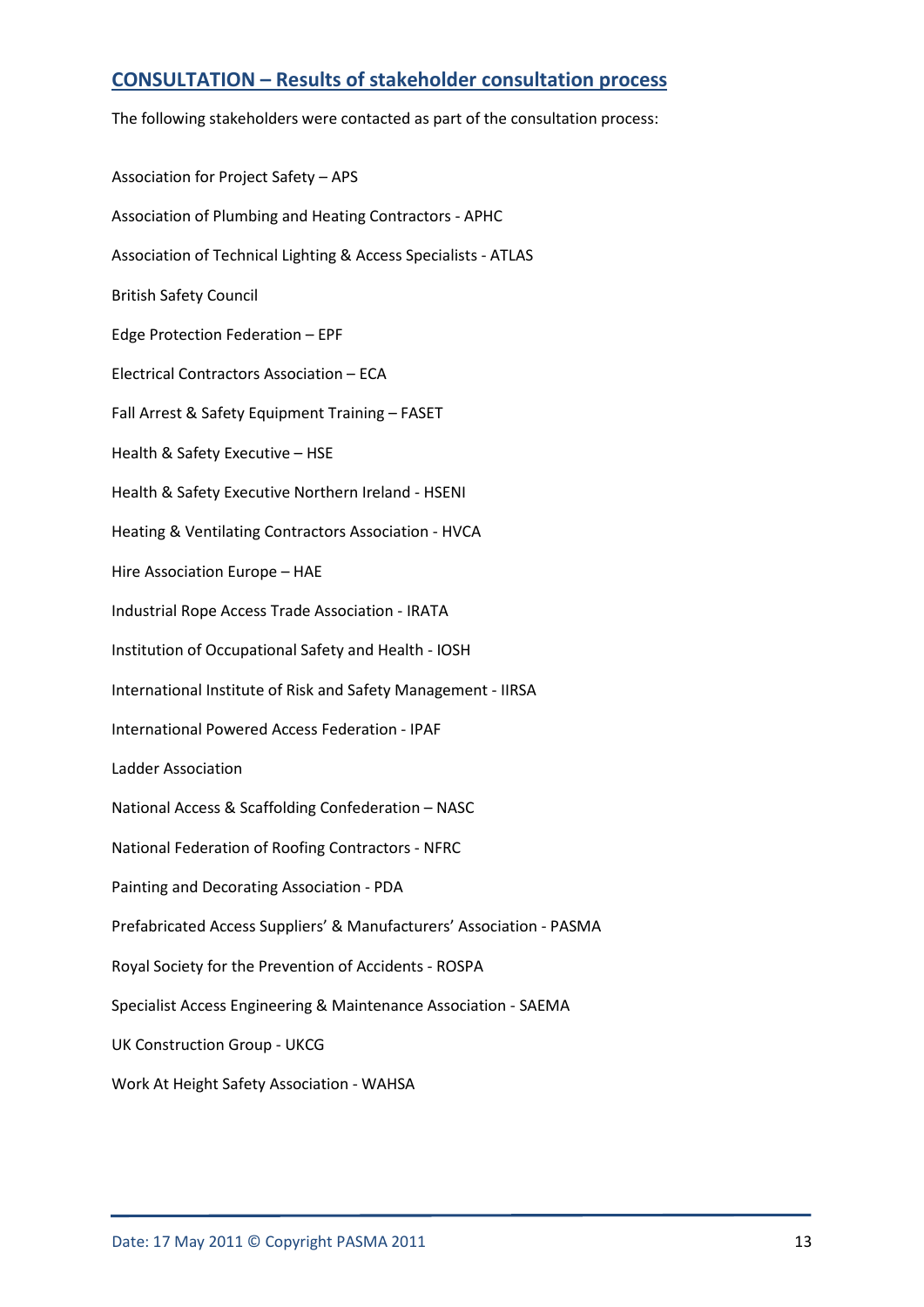### SUMMARY OF CONSULTATION SURVEY RESULTS

- 1. In response to the question "Were you already aware of the 3T method , AGR systems or other processes used when assembling and dismantling mobile working towers?" *100% of respondents were aware of the 3T method and 96% were aware of AGR systems*
- 2. In response to the question "Does your organisation, association or company already have a policy regarding the process for assembling and dismantling mobile working towers?" *84% of respondents had a policy*
- 3. In response to the question "Does your policy permit the use of the 3T method, AGR systems, or both processes?" *78% permitted the use of both processes 20% permitted the use of the 3T method*

*2% permitted the use of AGR systems*

- 4. In response to the question "As a result of the information in the briefing document, if you have a policy, do you intend to change it?" *82% of respondents answered NO 18% of respondents answered YES*
- 5. In response to the question "If you intend to **change** your policy will it now permit the use of, the 3T method only, AGR systems only, or both processes?" *87% of respondents answered "both processes" 6.5% or respondents answered "3T method only" 6.5 % of respondents answered "AGR systems only"*
- 6. In response to the question " If you intend to **create** a policy regarding the use of the 3T method or AGR systems will it permit the use of, the 3T method only, AGR systems only , or both processes?"

*85% of respondents answered "both processes" 10% or respondents answered "3T method only" 5 % of respondents answered "AGR systems only"*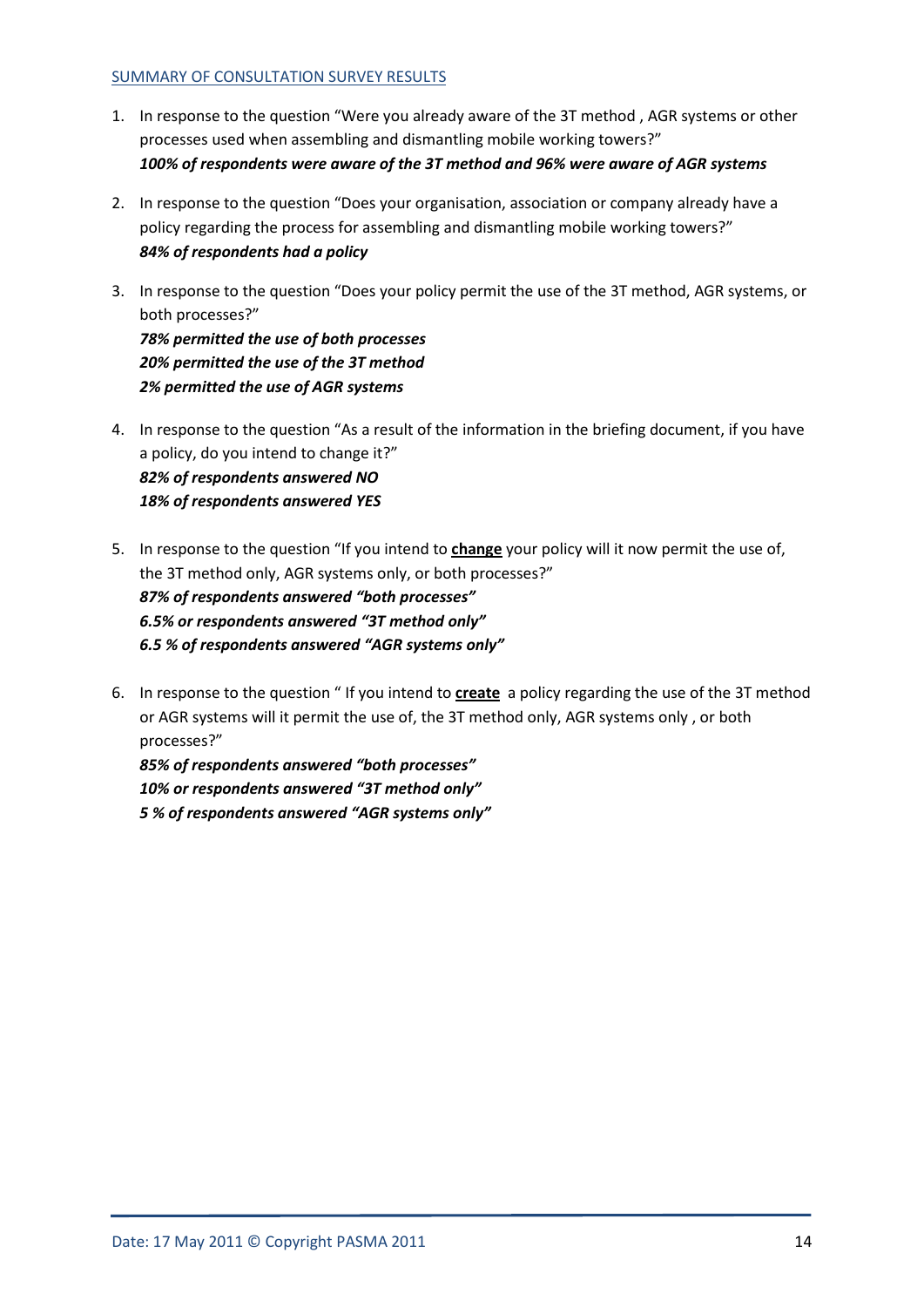# **HSE** information sheet



# **Tower scaffolds**

## **Construction Information Sheet No 10 (Revision 4)**

#### Introduction

This information sheet is aimed at users of mobile access towers (also known as tower scaffolds or towers). It will also help those who select and specify such equipment.

The Work at Height Regulations 2005 require an assessment to be undertaken before starting any work at height. If the assessment confirms that there is no alternative to working at height, then suitable work equipment should be selected, taking into account the nature of the work.

Mobile access towers are widely used and can provide an effective and safe means of gaining access to work at height. However, inappropriate erection and misuse of towers are the cause of numerous accidents each year. Aluminium and thin-wall steel towers are light and can easily overturn if used incorrectly. Towers rely on all parts being in place to ensure adequate strength. They can collapse if sections are left out.

Before selecting or specifying a tower, you must be satisfied that it is the most suitable item of equipment for the job.

#### **Erecting a tower**

Many types of mobile access towers are available. The manufacturer or supplier has a duty to provide an instruction manual which explains the erection sequence, including any bracing requirements. If the tower has been hired, the hirer has a duty to provide this information. This information must be passed on to the person erecting the tower.

Towers should be erected following a safe method of work. There are two approved methods recommended by the Prefabricated Access Suppliers' and Manufacturers' Association (PASMA), which have been developed in co-operation with the Health and Safety Executive.

The first method, an advance guard rail system, makes use of specially designed temporary guard rail units, which are locked in place from the level below and moved up to the platform level. The temporary guard rail units provide collective fall prevention and are in place before the operator accesses the platform to fit the permanent quard rails. The progressive erection of quard rails from a protected area at a lower level ensures the operator is never exposed to the risk of falling from an unquarded platform.

#### Figures 1 and 2 Advance quard rail





The second method of erection is the 'through-the-trap' (3T). This allows the person erecting the tower to position themself at minimum risk during the installation of quard rails to the next level. It involves the operator taking up a working position in the trap door of the platform, from where they can add or remove the components which act as the quard rails on the level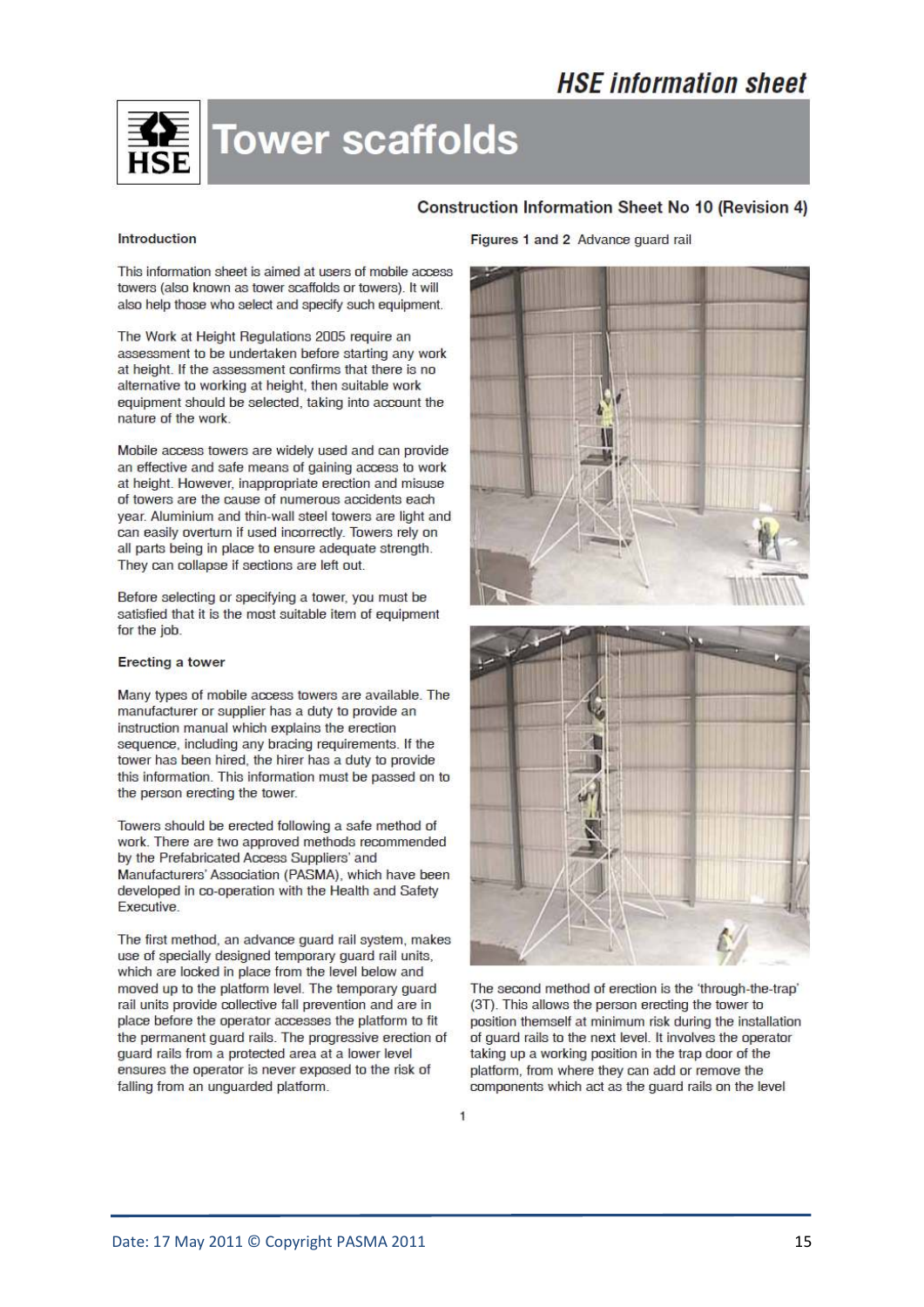above the platform. It is designed to ensure that the operator does not stand on an unquarded platform, but installs the components to a particular level while positioned within the trap door of that same level.

The 3T method makes use of standard tower components.

#### Figures 3 and 4 'Through the trap' (3T)





Towers should only be erected by trained and competent people. There are a number of organisations that provide training for the safe erection and use of tower scaffolds following the methods described above.

#### **Stability**

Make sure the tower is resting on firm, level ground with the locked castors or base plates properly supported. Never use bricks or building blocks to take the weight of any part of the tower.

Always check the safe working height by referring to the instruction manual. Towers should never be erected to heights above those recommended by the manufacturer

Always install stabilisers or outriggers when advised to do so in the instruction manual.

Remember, the stability of any tower is easily affected. Unless the tower has been specifically designed for such use, activities such as those listed below should never be carried out:

- sheeting or exposure to strong winds;
- loading with heavy equipment; and
- using the tower to hoist materials or support rubbish chutes

#### Using the tower

There must be a safe way to get to and from the work platform. This must be on the inside of the tower by an appropriately designed built-in ladder. It is not safe to climb up the rungs on the end frames unless the rungs have been specifically designed for the purpose of getting to and from the working platform - these have rung spacings of between 230 and 300 mm and an anti-slip surface. If you are in doubt, consult the instruction manual.

Falls must be prevented where there is a risk that a fall could result in personal injury. The working platform must be provided with suitable edge protection and toe boards. Guard rails should be at least 950 mm high and an intermediate guard rail should be provided so the unprotected gap does not exceed 470 mm.

Never use a tower:

- as a support for ladders, trestles or other access equipment;
- in weather conditions which are likely to make it unstable:
- with broken or missing parts;
- with incompatible components.

#### Moving the tower

When moving a tower:

- reduce the height to a maximum of 4 m;
- check that there are no power lines or other obstructions overhead;